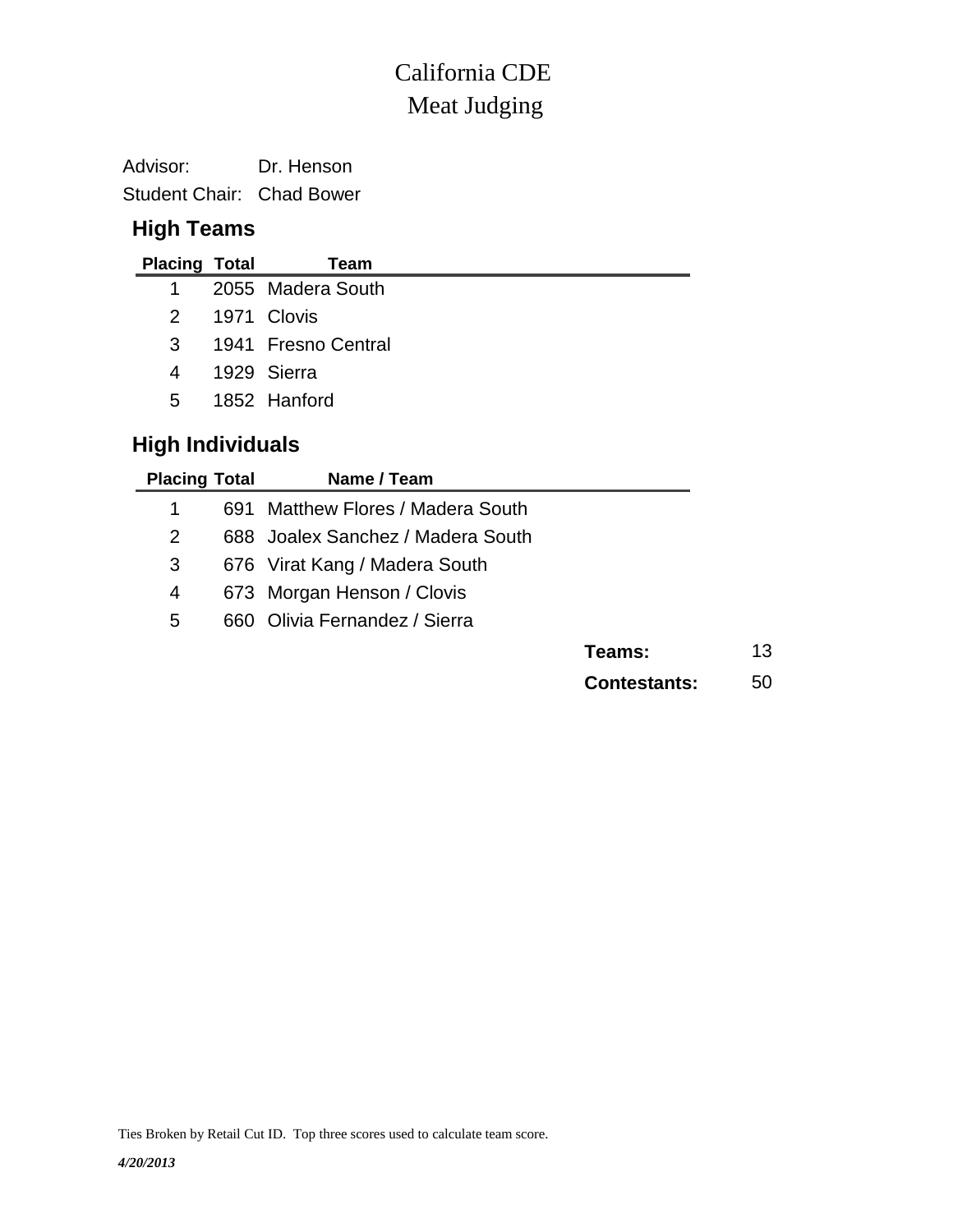### **Individual Results**

|                         | Carcass<br>Beef | Carcass<br>Pork | Wholesa<br>le Cuts | Retail<br>Cuts 1 | Retail<br>Cuts 2 | Value<br><b>Based</b><br>Pricing | $\mathbf{1}$ | Keep/Cu Question Question Retail<br>s 1 | s <sub>2</sub> | Cut ID | Beef<br>Quality | Beef<br>Grading Grading<br>Yield | Written<br>Exam | Tie | Total       | Place           |
|-------------------------|-----------------|-----------------|--------------------|------------------|------------------|----------------------------------|--------------|-----------------------------------------|----------------|--------|-----------------|----------------------------------|-----------------|-----|-------------|-----------------|
| <b>Atwater</b>          |                 |                 |                    |                  |                  |                                  |              |                                         |                |        |                 |                                  |                 |     | 1746        | $\underline{6}$ |
| Alina Mendoza           | 50              | 50              | 37                 | 47               | 47               | 43                               | 46           | 40                                      | 25             | 83     | 16              | 16                               | 33              | 83  | 533         | 30              |
| <b>Francisco Macias</b> | 50              | 50              | 47                 | 42               | 47               | 47                               | 29           | 10                                      | 30             | 134    | 28              | 28                               | 57              | 134 | 599*        | 20              |
| Kim Sabine              | 50              | 50              | 50                 | 42               | 50               | 47                               | 46           | 35                                      | 35             | 99     | 28              | 26                               | 36              | 99  | 594 *       | 21              |
| Makala Navarro          | 50              | 42              | 37                 | 42               | 32               | 47                               | 46           | 40                                      | 25             | 104    | 28              | 30                               | 30              | 104 | 553*        | 26              |
| <b>Clovis</b>           |                 |                 |                    |                  |                  |                                  |              |                                         |                |        |                 |                                  |                 |     | 1971        | $\overline{2}$  |
| <b>Bayley Williams</b>  | 50              | 48              | 43                 | 40               | 50               | 43                               | 46           | 30                                      | 40             | 131    | 28              | 22                               | 72              | 131 | 643*        | 10              |
| David Valdez            | 50              | 42              | 30                 | 47               | 47               | 43                               | 50           | 35                                      | 20             | 128    | 28              | 14                               | 60              | 128 | 594         | 22              |
| Morgan Henson           | 50              | 41              | 47                 | 50               | 50               | 43                               | 50           | 40                                      | 30             | 153    | 30              | 26                               | 63              | 153 | 673*        | $\overline{4}$  |
| Nick Lookabaugh         | 50              | 50              | 50                 | 50               | 48               | 33                               | 38           | 30                                      | 40             | 149    | 30              | 24                               | 63              | 149 | 655*        | $\overline{7}$  |
| Eureka                  |                 |                 |                    |                  |                  |                                  |              |                                         |                |        |                 |                                  |                 |     | 1685        | $\underline{8}$ |
| Jacob Mitchell          | 50              | 42              | 50                 | 50               | 48               | 47                               | 50           | 35                                      | 30             | 112    | 36              | 14                               | 48              | 112 | 612         | 18              |
| Lauren Pedrotti         | 44              | 48              | 47                 | 50               | 50               | 17                               | 24           | 35                                      | 35             | 58     | 30              | 24                               | 48              | 58  | 510*        | 34              |
| Scott Davidsen          | 47              | 50              | 47                 | 40               | 50               | 50                               | 46           | 40                                      | 25             | 83     | 30              | 22                               | 33              | 83  | 563*        | 25              |
| Wyatt Nylander          | 44              | 42              | 50                 | 50               | 21               | $\overline{7}$                   | 46           | 25                                      | 30             | 86     | 28              | 14                               | 36              | 86  | 479         | 44              |
| <b>Fresno Central</b>   |                 |                 |                    |                  |                  |                                  |              |                                         |                |        |                 |                                  |                 |     | <u>1941</u> | $\overline{3}$  |
| <b>Brianne LeBeau</b>   | 50              | 50              | 50                 | 42               | 47               | 40                               | 41           | 40                                      | 45             | 129    | 26              | 34                               | 51              | 129 | 645*        | 9               |
| Cassidy Nakagania       | 44              | 44              | 43                 | 50               | 47               | 40                               | 46           | 40                                      | 30             | 149    | 28              | 28                               | 66              | 149 | 655*        | 6               |
| Darin Real              | 50              | 50              | 47                 | 43               | 48               | 43                               | 50           | 30                                      | 35             | 122    | 28              | 20                               | 48              | 122 | 614         | 17              |
| <b>Mallory Cross</b>    | 50              | 48              | 50                 | 42               | 50               | 47                               | 41           | 35                                      | 30             | 142    | 30              | 28                               | 48              | 142 | 641         | $*$ 11          |
| <b>Gustine</b>          |                 |                 |                    |                  |                  |                                  |              |                                         |                |        |                 |                                  |                 |     | 1700        | Z               |
| Daisy Thomas            | 50              | 50              | 50                 | 50               | 48               | 40                               | 27           | 20                                      | 15             | 94     | 28              | 30                               | 45              | 94  | 547 * 27    |                 |
| 4/20/2013               |                 |                 |                    |                  |                  |                                  |              |                                         |                |        |                 |                                  |                 |     |             | Page 1 of 4     |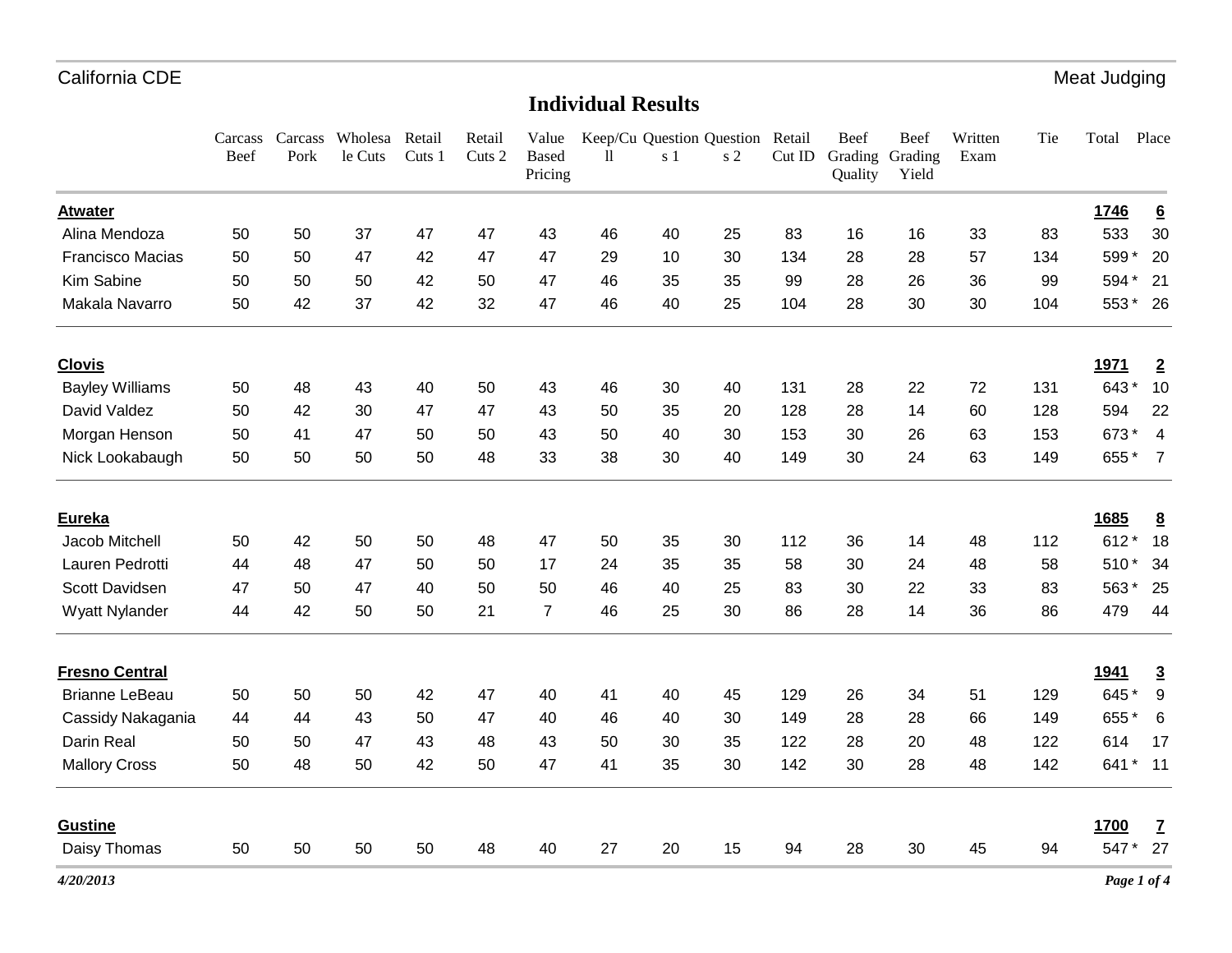## **Individual Results**

|                         | Carcass<br>Beef | Carcass<br>Pork | Wholesa<br>le Cuts | Retail<br>Cuts 1 | Retail<br>Cuts 2 | Value<br><b>Based</b><br>Pricing | $\mathbf{1}$ | s 1 | Keep/Cu Question Question<br>s <sub>2</sub> | Retail<br>Cut ID | Beef<br>Grading<br>Quality | Beef<br>Grading<br>Yield | Written<br>Exam | Tie | Total | Place          |
|-------------------------|-----------------|-----------------|--------------------|------------------|------------------|----------------------------------|--------------|-----|---------------------------------------------|------------------|----------------------------|--------------------------|-----------------|-----|-------|----------------|
| Gabby Chavez            | 50              | 50              | 47                 | 48               | 27               | 5                                | 41           | 35  | 30                                          | 104              | 30                         | 34                       | 36              | 104 | 537*  | 29             |
| Lacey Pometta           | 47              | 44              | 47                 | 50               | 50               | 43                               | 46           | 25  | 40                                          | 106              | 30                         | 22                       | 66              | 106 | 616   | 16             |
| <b>Trinten Cordeiro</b> | 50              | 48              | 50                 | 48               | 25               | 47                               | 36           | 15  | 10                                          | 60               | 30                         | 6                        | 18              | 60  | 443   | 47             |
| <b>Hanford</b>          |                 |                 |                    |                  |                  |                                  |              |     |                                             |                  |                            |                          |                 |     | 1852  | $\overline{5}$ |
| <b>Claudia Flores</b>   | 50              | 0               | 50                 | 50               | 50               | 50                               | 50           | 25  | 30                                          | 119              | 28                         | 34                       | 39              | 119 | 575 * | 24             |
| Evie Starich            | 50              | 50              | 33                 | 42               | 50               | 47                               | 41           | 30  | 35                                          | 138              | 30                         | 26                       | 51              | 138 | 623*  | 15             |
| Sam Whitworth           | 50              | 48              | 33                 | 40               | 21               | 40                               | 29           | 35  | 15                                          | 95               | 30                         | 32                       | 42              | 95  | 510   | 33             |
| <b>Trent Myers</b>      | 50              | 50              | 50                 | 42               | 47               | 47                               | 41           | 30  | 35                                          | 156              | 30                         | 22                       | 54              | 156 | 654*  | 8              |
| <b>Le Grand</b>         |                 |                 |                    |                  |                  |                                  |              |     |                                             |                  |                            |                          |                 |     | 1622  | 9              |
| Damien Hernandez        | 23              | 48              | 44                 | 47               | 16               | 17                               | 36           | 25  | 10                                          | 39               | 26                         | $\mathbf 0$              | 27              | 39  | 358   | 50             |
| Kaimara Mix             | 50              | 44              | 47                 | 50               | 50               | 26                               | 24           | 25  | 10                                          | 49               | 30                         | 0                        | 33              | 49  | 438 * | 48             |
| Roman Hernadez          | 50              | 50              | 50                 | 47               | 50               | 50                               | 46           | 40  | 20                                          | 75               | 30                         | 28                       | 48              | 75  | 584*  | 23             |
| Steffani Fausone        | 50              | 50              | 50                 | 50               | 48               | 43                               | 46           | 40  | 30                                          | 104              | 28                         | 16                       | 45              | 104 | 600*  | 19             |
| Lodi                    |                 |                 |                    |                  |                  |                                  |              |     |                                             |                  |                            |                          |                 |     | 1419  | 13             |
| <b>Callee Newport</b>   | 50              | 33              | 47                 | 30               | 48               | 25                               | 29           | 30  | 15                                          | 31               | 28                         | 6                        | 18              | 31  | 390   | 49             |
| Jessica Teresi          | 50              | 50              | 47                 | 50               | 50               | 43                               | 29           | 35  | 25                                          | 42               | 30                         | 14                       | 39              | 42  | 504   | 36             |
| Vanessa Bergthold       | 47              | 44              | 50                 | 47               | 50               | 40                               | 46           | 45  | 25                                          | 64               | 22                         | 12                       | 33              | 64  | 525*  | 31             |
| <b>Madera South</b>     |                 |                 |                    |                  |                  |                                  |              |     |                                             |                  |                            |                          |                 |     | 2055  | $\mathbf{1}$   |
| Eduardo Rodriguez       | 47              | 44              | 50                 | 50               | 13               | 45                               | 36           | 10  | 20                                          | 83               | 30                         | 24                       | 51              | 83  | 503   | 37             |
| Joalex Sanchez          | 50              | 50              | 50                 | 48               | 47               | 43                               | 41           | 35  | 30                                          | 180              | 30                         | 30                       | 54              | 180 | 688*  | $\overline{2}$ |
| <b>Matthew Flores</b>   | 50              | 48              | 47                 | 48               | 38               | 50                               | 50           | 45  | 35                                          | 164              | 30                         | 32                       | 54              | 164 | 691 * | $\mathbf{1}$   |
| Virat Kang              | 50              | 50              | 47                 | 50               | 50               | 43                               | 41           | 45  | 25                                          | 161              | 30                         | 24                       | 60              | 161 | 676   | $\overline{3}$ |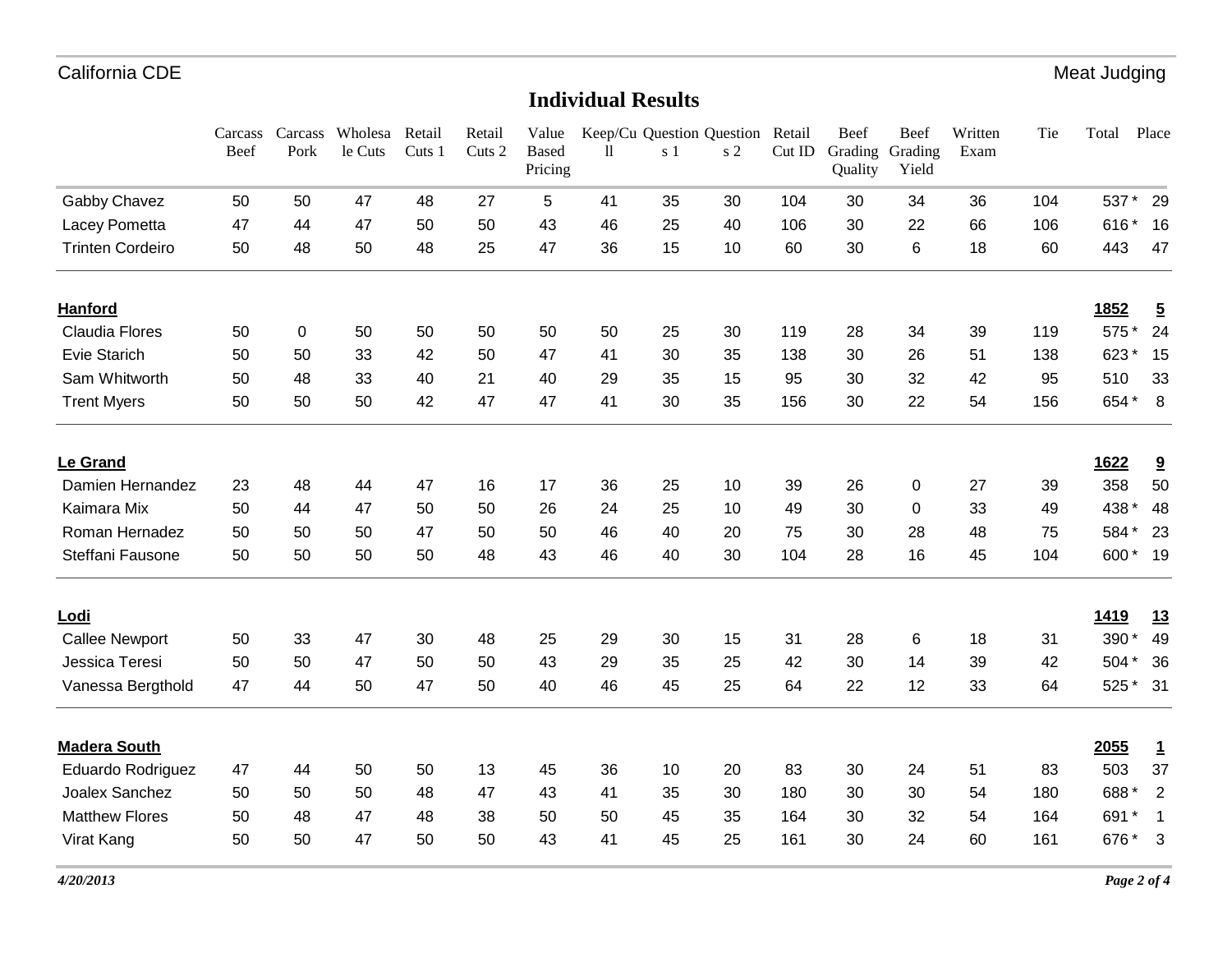## **Individual Results**

|                     | Carcass<br><b>Beef</b> | Carcass<br>Pork | Wholesa<br>le Cuts | Retail<br>Cuts 1 | Retail<br>Cuts 2 | Value<br><b>Based</b><br>Pricing | 11 | Keep/Cu Question Question Retail<br>s 1 | $\sqrt{s}$ 2 | Cut ID | Beef<br>Quality | Beef<br>Grading Grading<br>Yield | Written<br>Exam | Tie | Total    | Place                   |
|---------------------|------------------------|-----------------|--------------------|------------------|------------------|----------------------------------|----|-----------------------------------------|--------------|--------|-----------------|----------------------------------|-----------------|-----|----------|-------------------------|
| <b>McFarland</b>    |                        |                 |                    |                  |                  |                                  |    |                                         |              |        |                 |                                  |                 |     | 1498     | 11                      |
| Karina Dionicio     | 50                     | 50              | 50                 | 47               | 50               | 47                               | 36 | 30                                      | 20           | 40     | 28              | 8                                | 36              | 40  | 492 *    | 40                      |
| Kathy Millikin      | 50                     | 42              | 47                 | 30               | 50               | 50                               | 40 | 25                                      | 15           | 62     | 30              | 12                               | 45              | 62  | 498 *    | 39                      |
| <b>Mariah Nebre</b> | 38                     | 50              | 47                 | 47               | 47               | 50                               | 34 | 25                                      | 10           | 57     | 30              | 20                               | 36              | 57  | 491      | 41                      |
| Mayra Gutierrez     | 50                     | 42              | 50                 | 42               | 50               | 43                               | 41 | 25                                      | 30           | 50     | 26              | 32                               | 27              | 50  | 508 *    | 35                      |
| Ripon               |                        |                 |                    |                  |                  |                                  |    |                                         |              |        |                 |                                  |                 |     | 1439     | 12                      |
| Ashley Nelson       | 50                     | 50              | 33                 | 47               | 50               | 37                               | 46 | 35                                      | 15           | 60     | 26              | 32                               | 21              | 60  | 502*     | 38                      |
| Kylie Brahic        | 47                     | 50              | 50                 | 48               | 50               | 47                               | 20 | 25                                      | 25           | 54     | 26              | 18                               | 30              | 54  | 490*     | 42                      |
| Mark McPeak         | 50                     | 41              | 43                 | 43               | 27               | 45                               | 41 | 20                                      | 25           | 40     | 28              | 14                               | 30              | 40  | 447*     | 46                      |
| <b>Sanger</b>       |                        |                 |                    |                  |                  |                                  |    |                                         |              |        |                 |                                  |                 |     | 1550     | <u>10</u>               |
| Hollyn Gesinske     | 50                     | 42              | 47                 | 50               | 13               | 45                               | 36 | 40                                      | 15           | 105    | 30              | 26                               | 24              | 105 | 523*     | 32                      |
| Paige Simons        | 38                     | 48              | 44                 | 47               | 27               | 13                               | 38 | 30                                      | 15           | 71     | 28              | 30                               | 30              | 71  | 459      | 45                      |
| Rosa Avila-Ayala    | 50                     | 42              | 43                 | 48               | 38               | 43                               | 38 | 5                                       | 40           | 88     | 16              | 8                                | 24              | 88  | 483*     | 43                      |
| Sarah Gibbs         | 44                     | 50              | 47                 | 43               | 13               | 45                               | 46 | 30                                      | 20           | 120    | 22              | 22                               | 42              | 120 | 544 * 28 |                         |
| <b>Sierra</b>       |                        |                 |                    |                  |                  |                                  |    |                                         |              |        |                 |                                  |                 |     | 1929     | $\overline{\mathbf{4}}$ |
| <b>Austin Pitts</b> | 50                     | 29              | 50                 | 50               | 47               | 45                               | 50 | 40                                      | 30           | 138    | 30              | 32                               | 45              | 138 | 636      | 12                      |
| Colten Morgan       | 50                     | 48              | 50                 | 47               | 50               | 40                               | 46 | 40                                      | 10           | 146    | 28              | 28                               | 45              | 146 | 628      | 14                      |
| Elsie Day           | 47                     | 48              | 50                 | 50               | 48               | 50                               | 36 | 35                                      | 20           | 138    | 28              | 32                               | 51              | 138 | 633*     | 13                      |
| Olivia Fernandez    | 44                     | 50              | 50                 | 50               | 50               | 40                               | 50 | 30                                      | 30           | 160    | 28              | 30                               | 48              | 160 | 660*     | $-5$                    |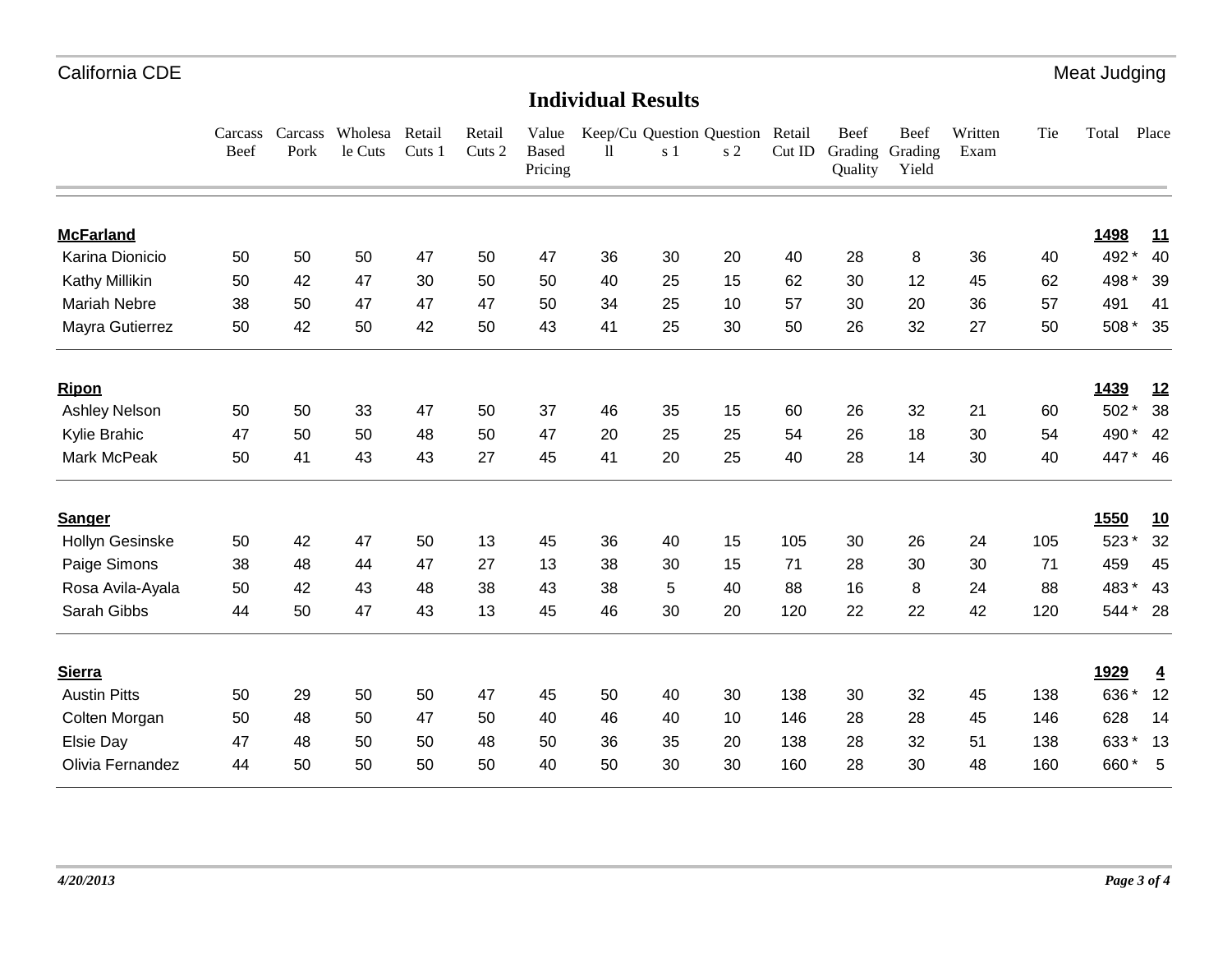### **Individual Results**

| <b>Carcass</b> | Carcass Wholesa Retail                  | Retail |         | Value Keep/Cu Question Question Retail Beef |                                 |         | Beef  | Written | Tie | Total | Place |
|----------------|-----------------------------------------|--------|---------|---------------------------------------------|---------------------------------|---------|-------|---------|-----|-------|-------|
| <b>Beef</b>    | Pork le Cuts Cuts 1 Cuts 2 Based 11 s 1 |        |         |                                             | s 2 Cut ID Grading Grading Exam |         |       |         |     |       |       |
|                |                                         |        | Pricing |                                             |                                 | Oualitv | Yield |         |     |       |       |

Ties Broken by Retail Cut ID. Top three scores used to calculate team score.  $\bullet$  \* Scores used to compute team score

| <b>Class</b>            | Max Score Official Cut 1 |      |   |   | $Cut 2$ Cut 3 |
|-------------------------|--------------------------|------|---|---|---------------|
| 01 Carcass Beef         | 50                       | 1243 | 6 | 3 | 6             |
| 02 Carcass Pork         | 50                       | 2341 | 2 | 5 | 6             |
| 03 Wholesale Cuts       | 50                       | 2413 | 3 | 7 | 3             |
| 04 Retail Cuts 1        | 50                       | 2413 | 3 | 2 | 6             |
| 05 Retail Cuts 2        | 50                       | 1324 | 3 | 6 | 2             |
| 06 Value Based Pricing  | 50                       | 4321 | 3 | 5 | 7             |
| 07 Keep/Cull            | 432                      |      |   |   |               |
| 08 Questions 1          | 50                       |      |   |   |               |
| 09 Questions 2          | 50                       |      |   |   |               |
| 10 Retail Cut ID        | 180                      |      |   |   |               |
| 11 Beef Grading Quality | 40                       |      |   |   |               |
| 12 Beef Grading Yield   | 40                       |      |   |   |               |
| 13 Written Exam         | 90                       |      |   |   |               |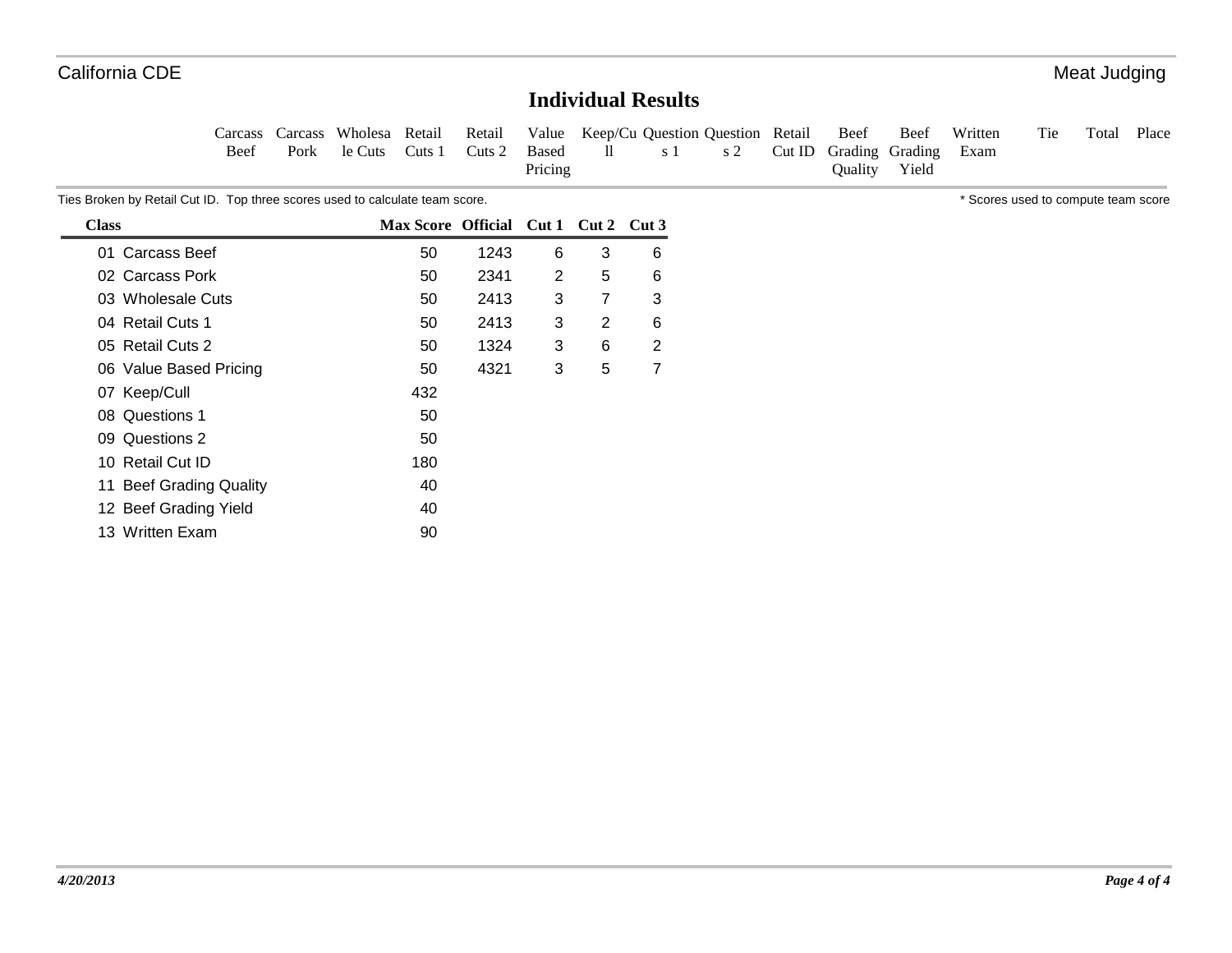## **Team Results**

|                       | Carcass<br>Beef | Carcass<br>Pork | Wholesa<br>le Cuts | Retail<br>Cuts 1 | Retail<br>Cuts 2 | Based<br>Pricing | Value Keep/Cu Question Question<br>11 | s 1 | s <sub>2</sub> | Retail | Beef<br>Cut ID Grading Grading<br>Quality | Beef<br>Yield | Written<br>Exam | Tie | Total Place |                |
|-----------------------|-----------------|-----------------|--------------------|------------------|------------------|------------------|---------------------------------------|-----|----------------|--------|-------------------------------------------|---------------|-----------------|-----|-------------|----------------|
| Atwater               | 150             | 142             | 134                | 126              | 129              | 141              | 121                                   | 85  | 90             | 337    | 84                                        | 84            | 123             | 337 | 1746        | 6              |
| Clovis                | 150             | 139             | 140                | 140              | 148              | 119              | 134                                   | 100 | 110            | 433    | 88                                        | 72            | 198             | 433 | 1971        | $\overline{2}$ |
| Eureka                | 141             | 140             | 144                | 140              | 148              | 114              | 120                                   | 110 | 90             | 253    | 96                                        | 60            | 129             | 253 | 1685        | 8              |
| <b>Fresno Central</b> | 144             | 142             | 143                | 134              | 144              | 127              | 128                                   | 115 | 105            | 420    | 84                                        | 90            | 165             | 420 | 1941        | 3              |
| Gustine               | 147             | 144             | 144                | 148              | 125              | 88               | 114                                   | 80  | 85             | 304    | 88                                        | 86            | 147             | 304 | 1700        | $\overline{7}$ |
| Hanford               | 150             | 100             | 133                | 134              | 147              | 144              | 132                                   | 85  | 100            | 413    | 88                                        | 82            | 144             | 413 | 1852        | 5              |
| Le Grand              | 150             | 144             | 147                | 147              | 148              | 119              | 116                                   | 105 | 60             | 228    | 88                                        | 44            | 126             | 228 | 1622        | 9              |
| Lodi                  | 147             | 127             | 144                | 127              | 148              | 108              | 104                                   | 110 | 65             | 137    | 80                                        | 32            | 90              | 137 | 1419        | 13             |
| Madera South          | 150             | 148             | 144                | 146              | 135              | 136              | 132                                   | 125 | 90             | 505    | 90                                        | 86            | 168             | 505 | 2055        |                |
| McFarland             | 150             | 134             | 147                | 119              | 150              | 140              | 117                                   | 80  | 65             | 152    | 84                                        | 52            | 108             | 152 | 1498        | 11             |
| Ripon                 | 147             | 141             | 126                | 138              | 127              | 129              | 107                                   | 80  | 65             | 154    | 80                                        | 64            | 81              | 154 | 1439        | 12             |
| Sanger                | 144             | 134             | 137                | 141              | 64               | 133              | 120                                   | 75  | 75             | 313    | 68                                        | 56            | 90              | 313 | 1550        | 10             |
| Sierra                | 141             | 127             | 150                | 150              | 145              | 135              | 136                                   | 105 | 80             | 436    | 86                                        | 94            | 144             | 436 | 1929        | 4              |